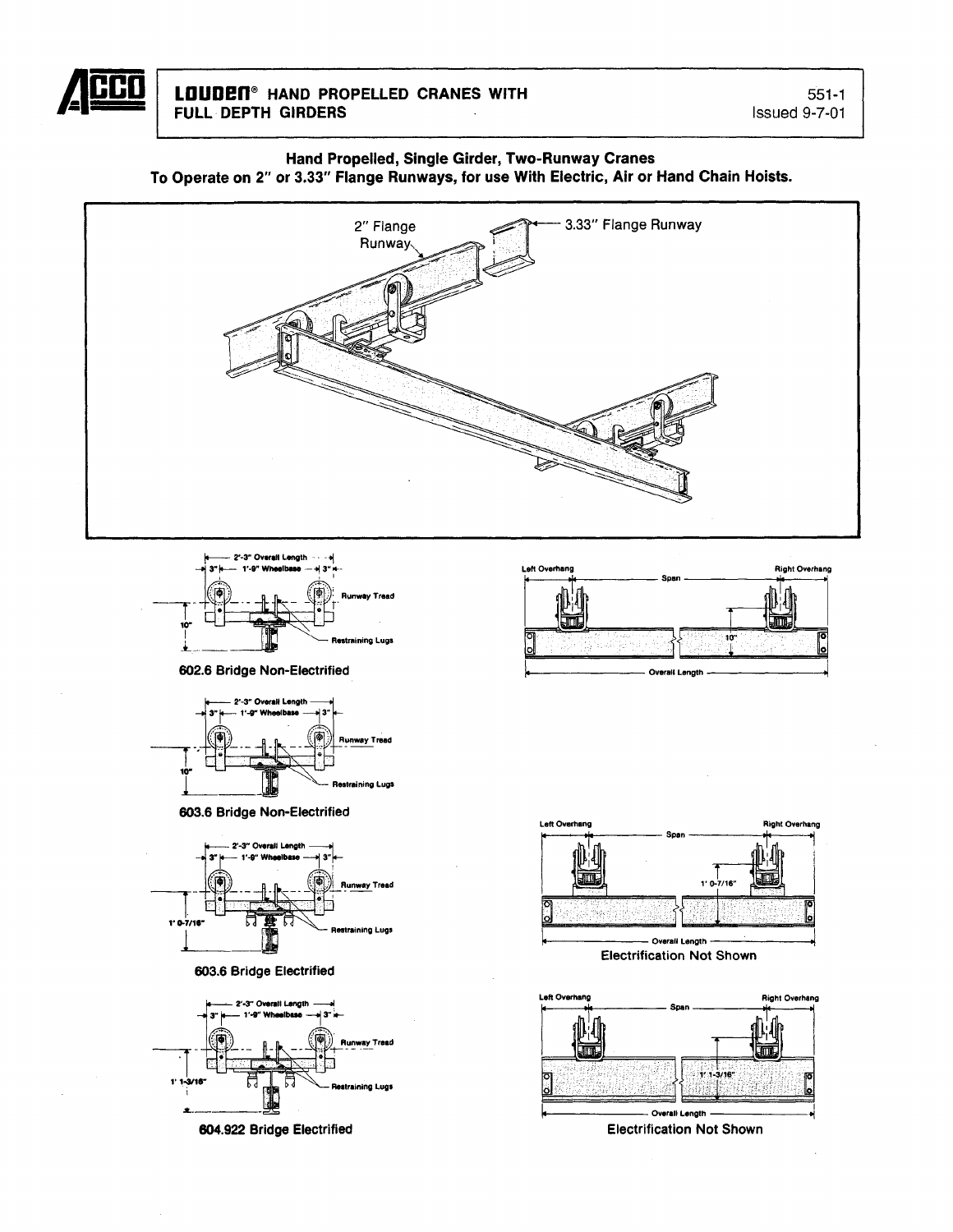| <b>Max</b>  | <b>Bridge</b>               | <b>Crane</b> |      |                    | <b>Overhang</b> |          |                           | <b>Crane Trucks</b> | <b>Wheel Load</b> |          |
|-------------|-----------------------------|--------------|------|--------------------|-----------------|----------|---------------------------|---------------------|-------------------|----------|
| <b>Span</b> | Girder                      | Weight       | In.  | in.                | In.             | 505.7824 | No.                       | <b>Capacity</b>     | <b>Wheel</b>      | Per Pair |
| Ft.         | <b>Required</b>             | (Lbs.)       | Std. | Min.               | Max.            | Latch    | Whis.                     | <b>Maximum</b>      | <b>Base</b>       | (2)      |
|             | <b>Catalog No. 551.1002</b> |              |      | 1000 Lbs. Capacity |                 |          | 1150 Lbs. Design Load (1) |                     |                   |          |
| 8           | 603.6                       | 243          | 12   | 6                  | 18              | 12       | 4                         | 3000                | $1' - 9''$        | 636      |
| 10          | 603.6                       | 271          | 12   | 6                  | 18              | 12       | 4                         | 3000                | $1' - 9''$        | 643      |
| 12          | 603.6                       | 299          | 12   | 6                  | 18              | 12       |                           | 3000                | $1' - 9''$        | 650      |
| 14          | 603.7                       | 423          | 12   | 6                  | 18              | 12       | 4                         | 3000                | $1' - 9''$        | 681      |
| 16          | 603.7                       | 463          | 12   | 6                  | 18              | 12       | 4                         | 3000                | $1' - 9''$        | 691      |
| 18          | 603.7                       | 503          | 12   | 6                  | 18              | 12       | 4                         | 3000                | $1' - 9''$        | 701      |

#### Hand Propelled, Single Girder, Two-Runway Cranes To Operate on 2" Flange Runways, for use with Chain Hoists Only.

## NOTES:

- 1. Design Load = Live Load, plus  $15\%$  live load for impact, plus 150 Ibs. for hoist and trolley.
- 2. Calculated for this crane with specified design load, but without added peripheral equipment.
- 3. Maximum permissible wheel load on 603 Supertrack and 604 type Supertrack. Supertrack Girder is 2,500 Lbs. (5,000 Lbs. per two-wheel trolley). For 605 Trojan Track Girder the limitation is 3,750 Lbs.

(7500 Lbs. pertwo-wheel trolley) when transferring through 505.7830 latch; 5,000 Lbs. (10,000 Lbs. per two-wheel trolley) when captive on bridge, or when used on Super-Trojan Track Runways. (Super-Trojan Track requires .75 in. min. thickness of top flange, .4375 in. min. thickness of web, and splices must be welded rather than bolted.)

| <b>Max</b>  | <b>Bridge</b>               | <b>Crane</b> |                                                 | <b>Overhang</b> |      |          |       | <b>Crane Trucks</b> | <b>Wheel Load</b> |          |
|-------------|-----------------------------|--------------|-------------------------------------------------|-----------------|------|----------|-------|---------------------|-------------------|----------|
| <b>Span</b> | <b>Girder</b>               | Weight       | In.                                             | In.             | In.  | 505.7824 | No.   | <b>Capacity</b>     | <b>Wheel</b>      | Per Pair |
| Ft.         | <b>Required</b>             | (Lbs.)       | Std.                                            | Min.            | Max. | Latch    | Whls. | <b>Maximum</b>      | <b>Base</b>       | (2)      |
|             | <b>Catalog No. 551.2002</b> |              | 2000 Lbs. Capacity<br>2200 Lbs. Design Load (1) |                 |      |          |       |                     |                   |          |
| 8           | 603.6                       | 243          | 12                                              | 6               | 18   | 12       | 4     | 3000                | $1' - 9''$        | 1161     |
| 10          | 603.7                       | 343          | 12                                              | 6               | 18   | 12       | 4     | 3000                | $1' - 9''$        | 1186     |
| 12          | 603.7                       | 383          | 12                                              | 6               | 18   | 12       | 4     | 3000                | $1' - 9''$        | 1196     |
| 14          | 603.7                       | 423          | 12                                              | 6               | 18   | 12       | 4     | 3000                | $1' - 9''$        | 1206     |
| 16          | 603.7                       | 463          | 12                                              | 6               | 18   | 12       | 4     | 3000                | $1' - 9''$        | 1216     |
| 18          | 603.7                       | 503          | 12                                              | 6               | 18   | 12       | . 4   | 3000                | $1' - 9''$        | 1226     |

# NOTES:

- 1. Design Load = Live Load, plus  $15\%$  live load for impact, plus 200 Ibs. for hoist and trolley.
- 2. Calculated for this crane with specified design load, but without added peripheral equipment.
- 3. Maximum permissible wheel load on 603 Supertrack and 604 type Supertrack. Supertrack Girder is 2,500 Lbs. (5,000 Lbs. per two-wheel trolley). For 605 Trojan Track Girder the limitation is 3,750 Lbs.

(7500 Lbs. pertwo-wheel trolley) when transferring through 505.7830 latch; 5,000 Lbs. (10,000 Lbs. per two-wheel trolley) when captive on bridge, or when used on Super-Trojan Track Runways. (Super-Trojan Track requires .75 in. min. thickness of top flange, .4375 in. min. thickness of web, and splices must be welded rather than bolted.)

WARNING: Equipment described herein is not designed for and should not be used for lifting, supporting, or transporting humans. Use of the equipment for this purpose can result in serious bodily injury and/or property damage.



**ACCO Material Handling Solutions**<br>
76 Acco Drive, Box 792, York, PA 17405-079<br>
717-741-4863, 800-967-7333, FAX 800-715-8<br>
E-mail: info@accomhs.com www.accomhs.c **•• Воссо Drive, Box 792, York, PA 17405-0792**<br><sup>717-741</sup>-4863, 800-967-7333, FAX 800-715-8897 E-mail: info@accomhs.com www.accomhs.com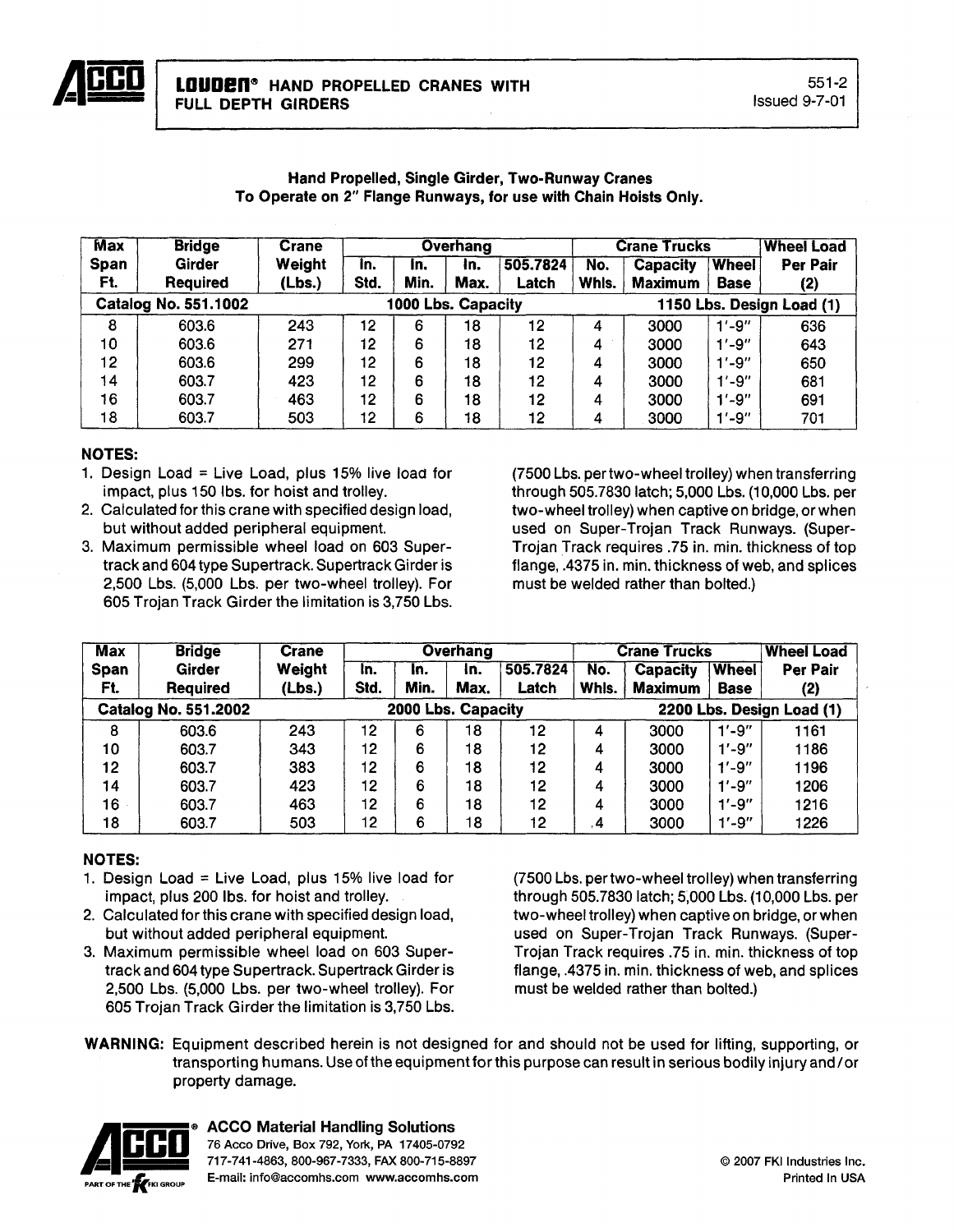

# Hand Propelled, Single Girder, Two-Runway Cranes To Operate on 2" Flange Runways, for use with Electric, Air or Hand Chain Hoists.

| <b>Max</b>                                   | <b>Bridge</b> | Crane  |      |      | <b>Overhang</b> |                 |       | <b>Crane Trucks</b>       | <b>Wheel Load</b> |                 |  |
|----------------------------------------------|---------------|--------|------|------|-----------------|-----------------|-------|---------------------------|-------------------|-----------------|--|
| <b>Span</b>                                  | Girder        | Weight | In.  | In.  | In.             | 505.7824        | No.   | Capacity                  | <b>Wheel</b>      | <b>Per Pair</b> |  |
| Ft.                                          | Required      | (Lbs.) | Std. | Min. | Max.            | Latch           | Whls. | <b>Maximum</b>            | <b>Base</b>       | (2)             |  |
| Catalog No. 551.1002-E<br>1000 Lbs. Capacity |               |        |      |      |                 |                 |       | 1550 Lbs. Design Load (1) |                   |                 |  |
| 8                                            | 603.6         | 243    | 12   | 6    | 18              | 12 <sub>2</sub> | 4     | 3000                      | $1' - 9''$        | 836             |  |
| 10                                           | 603.6         | 271    | 12   | 6    | 18              | 12              | 4     | 3000                      | $1' - 9''$        | 843             |  |
| 12                                           | 603.7         | 383    | 12   | 6    | 18              | 12              | 4     | 3000                      | $1' - 9''$        | 871             |  |
| 14                                           | 603.7         | 423    | 12   | 6    | 18              | 12              | 4     | 3000                      | $1' - 9''$        | 881             |  |
| 16                                           | 603.7         | 463    | 12   | 6    | 18              | 12              | 4     | 3000                      | $1' - 9''$        | 891             |  |
| 18                                           | 603.7         | 503    | 12   | 6    | 18              | 12              | 4     | 3000                      | $1' - 9''$        | 901             |  |

#### NOTES:

- 1. Design Load = Live Load, plus  $15\%$  live load for impact, plus 400 Ibs. for hoist and trolley.
- 2. Calculated for this crane with specified design load, but without added peripheral equipment.
- 3. Maximum permissible wheel load on 603 Supertrack and 604 type Supertrack.Supertrack Girder is 2,500 Lbs. (5,000 Lbs. per two-wheel trolley). For 605 Trojan Track Girder the limitation is 3,750 Lbs.

(7500 Lbs. per two-wheel trolley) when transferring through 505.7830 latch; 5,000 Lbs. (10,000 Lbs. per two-wheel trolley) when captive on bridge, or when used on Super-Trojan Track Runways. (Super-Trojan Track requires .75 in. min. thickness of top flange, .4375 in. min. thickness of web, and splices must be welded rather than bolted.)

| <b>Max</b>  | <b>Bridge</b>          | <b>Crane</b> |      |                    | <b>Overhang</b> |                 |       | <b>Crane Trucks</b>       | <b>Wheel Load</b> |                 |  |
|-------------|------------------------|--------------|------|--------------------|-----------------|-----------------|-------|---------------------------|-------------------|-----------------|--|
| <b>Span</b> | Girder                 | Weight       | In.  | In.                | In.             | 505.7824        | No.   | <b>Capacity</b>           | Wheel             | <b>Per Pair</b> |  |
| Ft.         | <b>Required</b>        | (Lbs.)       | Std. | Min.               | Max.            | Latch           | Whls. | <b>Maximum</b>            | <b>Base</b>       | (2)             |  |
|             | Catalog No. 551.2002-E |              |      | 2000 Lbs. Capacity |                 |                 |       | 2700 Lbs. Design Load (1) |                   |                 |  |
| 8           | 603.6                  | 243          | 12   | 6                  | 18              | 12              | 4     | 3000                      | $1' - 9''$        | 1411            |  |
| 10          | 603.7                  | 343          | 12   | 6                  | 18              | 12              | 4     | 3000                      | $1' - 9''$        | 1436            |  |
| 12          | 603.7                  | 383          | 12   | 6                  | 18              | 12              | 4     | 3000                      | $1' - 9''$        | 1446            |  |
| 14          | 603.7                  | 423          | 12   | 6                  | 18              | 12              | 4     | 3000                      | $1' - 9''$        | 1456            |  |
| 16          | 603.7                  | 463          | 12   | 6                  | 18              | 12 <sub>2</sub> | 4     | 3000                      | $1' - 9''$        | 1466            |  |
| 18          | 604.924                | 585          | 12   | 6                  | 18              | 12 <sub>2</sub> | 4     | 3000                      | $1' - 9''$        | 1497            |  |

## NOTES:

- 1. Design Load = Live Load, plus 15% live load for impact, plus 400 Ibs. for hoist and trolley.
- 2. Calculated for this crane with specified design load, but without added peripheral equipment.
- 3. Maximum permissible wheel load on 603 Supertrack and 604 type Supertrack. Supertrack Girder is 2,500 Lbs. (5,000 Lbs. per two-wheel trolley). For 605 Trojan Track Girder the limitation is 3,750 Lbs.

(7500 Lbs. per two-wheel trolley) when transferring through 505.7830 latch; 5,000 Lbs. (10,000 Lbs. per two-wheel trolley) when captive on bridge, or when used on Super-Trojan Track Runways. (Super-Trojan Track requires .75 in. min. thickness of top flange, .4375 in. min. thickness of web, and splices must be welded rather than bolted.)

WARNING: Equipment described herein is not designed for and should not be used for lifting, supporting, or transporting humans. Use ofthe equipment for this purpose can result in serious bodily injury and/or property damage.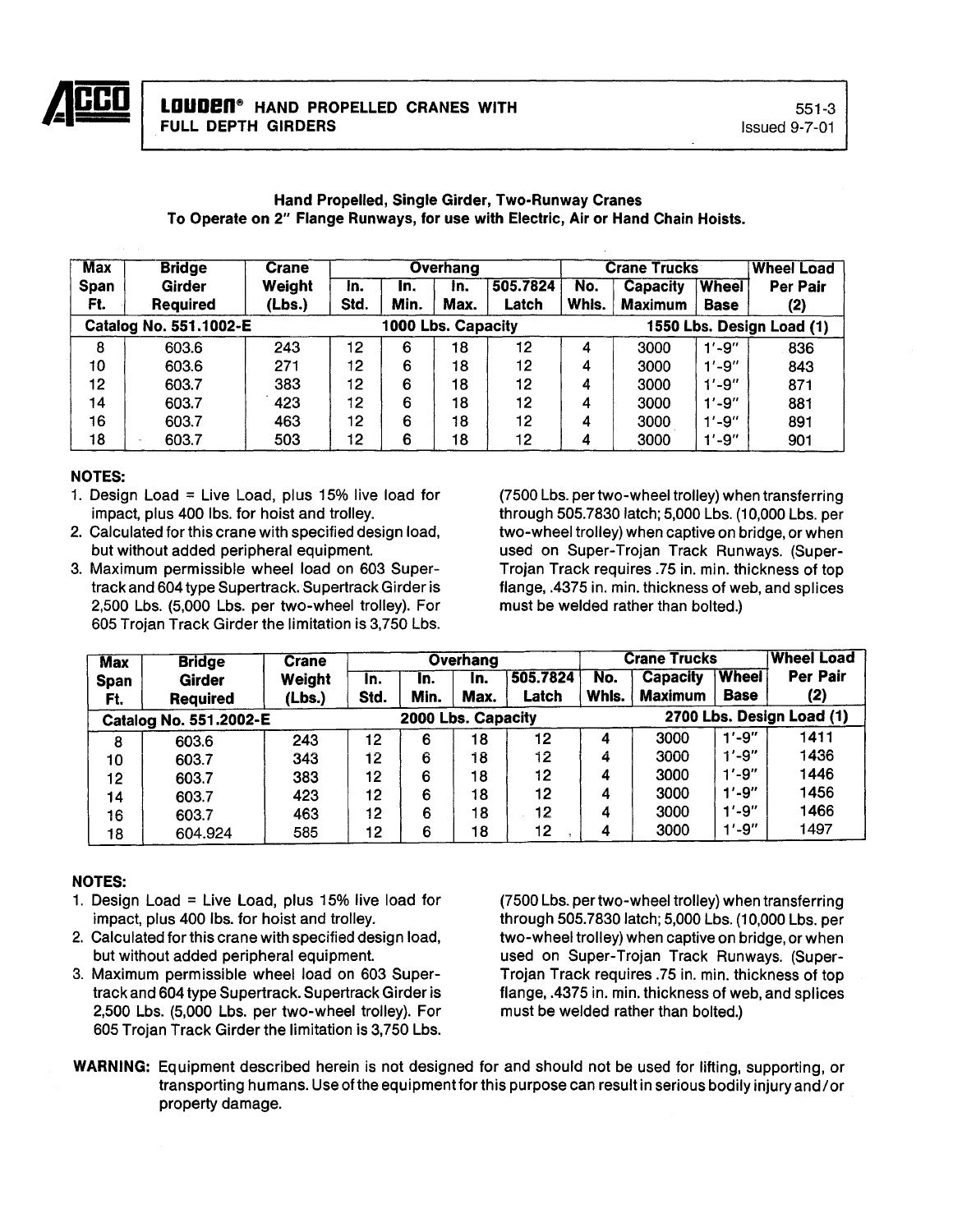

#### Hand Propelled, Single Girder, Two-Runway Cranes To Operate on 3.33" Flange Runways, for use with Hand Chain Hoists Only.

| <b>Max</b>  | <b>Bridge</b>               | <b>Crane</b> |      |                    | Overhang |          |                           | <b>Crane Trucks</b> |              | <b>Wheel Load</b> |
|-------------|-----------------------------|--------------|------|--------------------|----------|----------|---------------------------|---------------------|--------------|-------------------|
| <b>Span</b> | Girder                      | Weight       | In.  | In.                | In.      | 505.7824 | No.                       | <b>Capacity</b>     | <b>Wheel</b> | <b>Per Pair</b>   |
| Ft.         | <b>Required</b>             | (Lbs.)       | Std. | Min.               | Max.     | Latch    | Whls.                     | Maximum             | <b>Base</b>  | (2)               |
|             | <b>Catalog No. 551.1003</b> |              |      | 1000 Lbs. Capacity |          |          | 1150 Lbs. Design Load (1) |                     |              |                   |
| 8           | 603.6                       | 243          | 12   | 6                  | 18       | 12       | 4                         | 3000                | $1' - 9''$   | 636               |
| 10          | 603.6                       | 271          | 12   | 6                  | 18       | 12       | 4                         | 3000                | $1' - 9''$   | 643               |
| 12          | 603.6                       | 299          | 12   | 6                  | 18       | 12       | 4                         | 3000                | $1' - 9''$   | 650               |
| 14          | 603.7                       | 423          | 12   | 6                  | 18       | 12       | 4                         | 3000                | $1' - 9''$   | 681               |
| 16          | 603.7                       | 463          | 12   | 6                  | 18       | 12       | 4                         | 3000                | $1' - 9''$   | 691               |
| 18          | 603.7                       | 503          | 12   | 6                  | 18       | 12       | 4                         | 3000                | $1' - 9''$   | 701               |

## NOTES:

- 1. Design Load = Live Load, plus  $15\%$  live load for impact, plus 150 Ibs. for hoist and trolley.
- 2. Calculated for this crane with specified design load, but without added peripheral equipment.
- 3. Maximum permissible wheel load on 603 Supertrack and 604 type Supertrack. Supertrack Girder is 2,500 Lbs. (5,000 Lbs. per two-wheel trolley). For 605 Trojan Track Girder the limitation is 3,750 Lbs.

(7500 Lbs. pertwo-wheel trolley) when transferring through 505.7830 latch; 5,000 Lbs. (10,000 Lbs. per two-wheel trolley) when captive on bridge, or when used on Super-Trojan Track Runways. (Super-Trojan Track requires .75 in. min. thickness of top flange, .4375 in. min. thickness of web, and splices must be welded rather than bolted.)

| <b>Max</b>  | <b>Bridge</b>               | <b>Crane</b> |                    | Overhang |      |          |       | <b>Crane Trucks</b> |                           | <b>Wheel Load</b> |  |
|-------------|-----------------------------|--------------|--------------------|----------|------|----------|-------|---------------------|---------------------------|-------------------|--|
| <b>Span</b> | Girder                      | Weight       | In.                | In.      | In.  | 505.7824 | No.   | <b>Capacity</b>     | <b>Wheel</b>              | <b>Per Pair</b>   |  |
| Ft.         | <b>Required</b>             | (Lbs.)       | Std.               | Min.     | Max. | Latch    | Whls. | <b>Maximum</b>      | <b>Base</b>               | (2)               |  |
|             | <b>Catalog No. 551.2003</b> |              | 2000 Lbs. Capacity |          |      |          |       |                     | 2200 Lbs. Design Load (1) |                   |  |
| 8           | 603.6                       | 243          | 12                 | 6        | 18   | 12       | 4     | 3000                | $1' - 9''$                | 1161              |  |
| 10          | 603.7                       | 343          | 12                 | 6        | 18   | 12       | 4     | 3000                | $1' - 9''$                | 1186              |  |
| 12          | 603.7                       | 383          | 12                 | 6        | 18   | 12       | 4     | 3000                | $1' - 9''$                | 1196              |  |
| 14          | 603.7                       | 423          | 12                 | 6        | 18   | 12       | 4     | 3000                | $1' - 9''$                | 1206              |  |
| 16          | 603.7                       | 463          | 12                 | 6        | 18   | 12       | 4     | 3000                | $1' - 9''$                | 1216              |  |
| 18          | 603.7                       | 503          | 12                 | 6        | 18   | 12       | 4     | 3000                | $1' - 9''$                | 1226              |  |

# NOTES:

- 1. Design Load = Live Load, plus  $15\%$  live load for impact, plus 200 Ibs. for hoist and trolley.
- 2. Calculated for this crane with specified design load, but without added peripheral equipment.
- 3. Maximum permissible wheel load on 603 Supertrack and 604 type Supertrack. Supertrack Girder is 2,500 Lbs. (5,000 Lbs. per two-wheel trolley). For 605 Trojan Track Girder the limitation is 3,750 Lbs.

(7500 Lbs. per two-wheel trolley) when transferring through 505.7830 latch; 5,000 Lbs. (10,000 Lbs. per two-wheel trolley) when captive on bridge, or when used on Super-Trojan Track Runways. (Super-Trojan Track requires .75 in. min. thickness of top flange, .4375 in. min. thickness of web, and splices must be welded rather than bolted.)

WARNING: Equipment described herein is not designed for and should not be used for lifting, supporting, or transporting humans. Use ofthe equipmentforthis purpose can result in serious bodily injuryand/or property damage.



**ACCO Material Handling Solutions**<br>76 Acco Drive, Box 792, York, PA 17405-0792 <sup>76</sup> Acco Drive, Box 792, York, PA 17405-0792 **• CCO** 717-741-4863,800-967-7333, FAX 800-715-8897 E-mail: info@accomhs.com www.accomhs.com